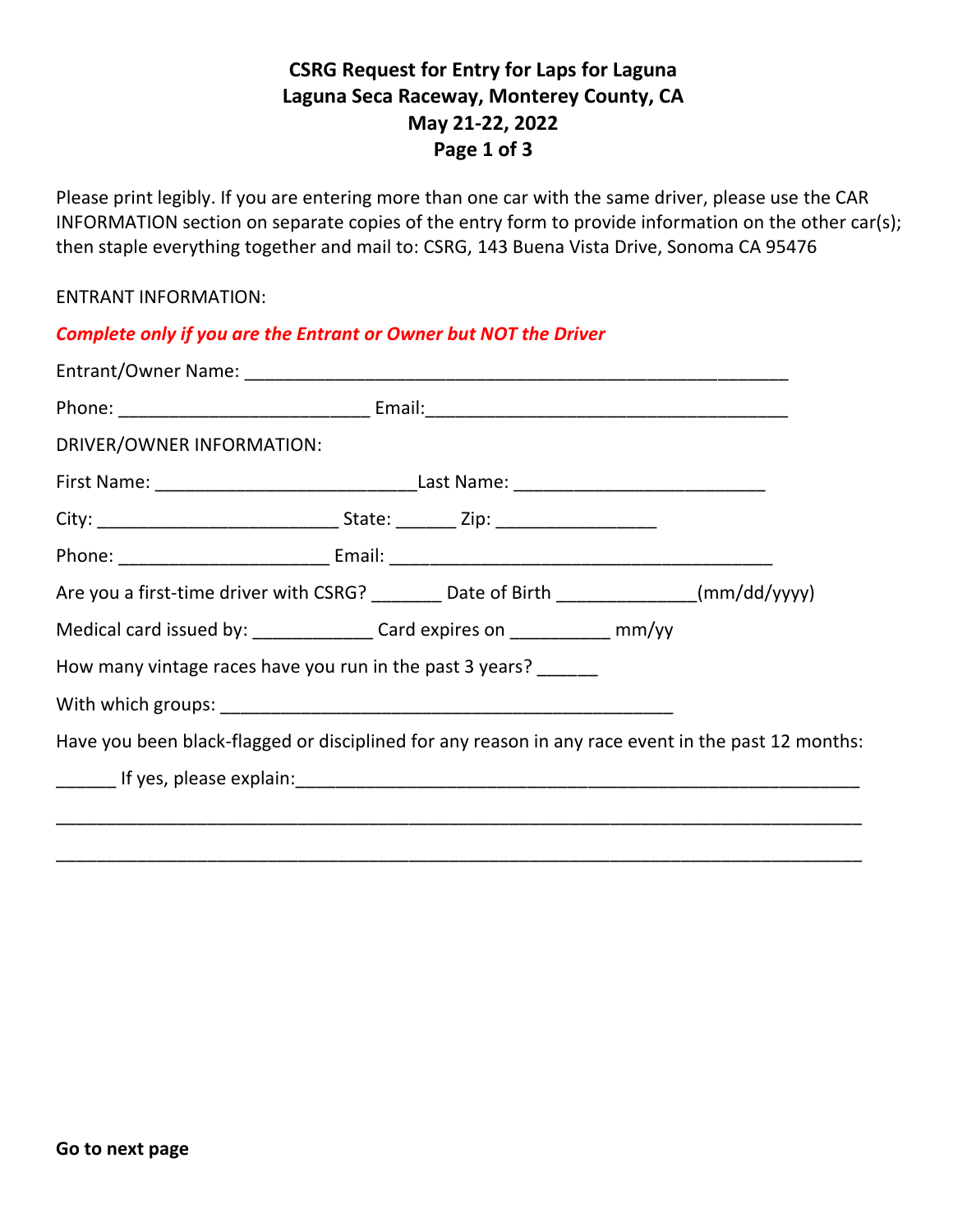# **CSRG Request for Entry for Laps for Laguna Laguna Seca Raceway, Monterey County, CA May 21-22, 2022 Page 2 of 3**

### **Complete one page for each car entered.**

CAR INFORMATION:

| Year:      | Make: |        | Model:                    |
|------------|-------|--------|---------------------------|
| Body Type: |       | Color: | Engine Type/Displacement: |

Has car received Provisional Acceptance by the CSRG Eligibility Committee?

If "No", please read and sign the following:

*I represent that I have read the current CSRG Rules and Safety Regulations published at CSRGRacing.org and that the car entered here complies with all CSRG car eligibility and preparation requirements as specified in the CSRG Rules and Safety Regulations, particularly with regard to tires and the ineligibility of roller rockers in all production & GT classes, and of MSD ignition systems on any car. I understand that the car may not be allowed on track if it does not comply, and that I may not be eligible for a refund if that occurs.*

| Date of acceptance ________________ CSRG Log Book # _____________________                  |  |  |  |
|--------------------------------------------------------------------------------------------|--|--|--|
| Other Log Book Issuing Org. _________________________Log Book # ________________           |  |  |  |
| Specify any changes or modifications to the car since provisional acceptance:              |  |  |  |
|                                                                                            |  |  |  |
| Tires you intend to use:                                                                   |  |  |  |
| Front tire Make: ___________ Model: ___________ Size: ____________ Wear Rating: __________ |  |  |  |
| Rear tire Make: Model: Size: Wear Rating:                                                  |  |  |  |

**Go to next page**